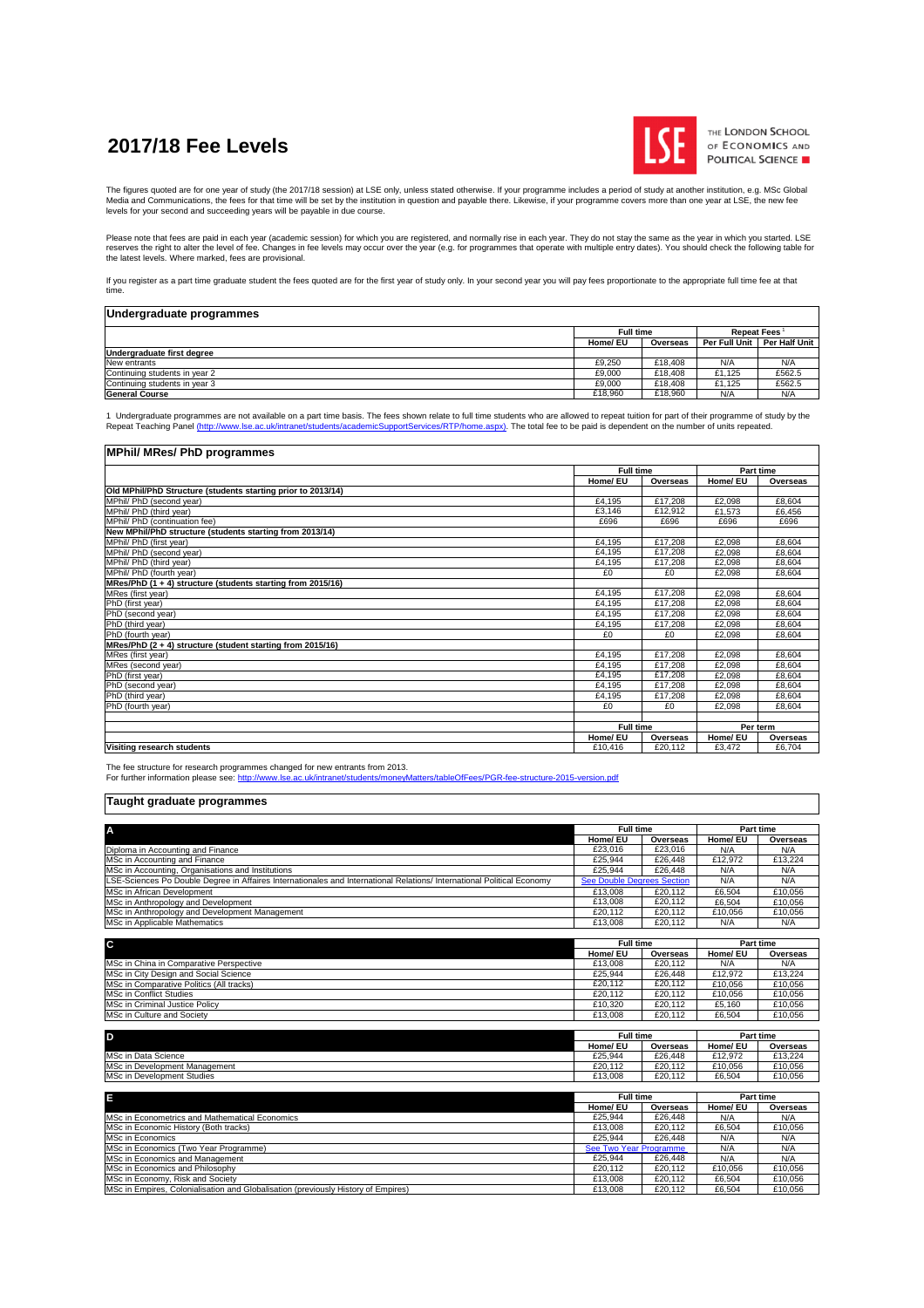|                                                                                                         | £13,008                                                     | £20,112             | £6,504              | £10,056                      |
|---------------------------------------------------------------------------------------------------------|-------------------------------------------------------------|---------------------|---------------------|------------------------------|
| MSc in Environment and Development<br>MSc in Environmental Economics and Climate Change                 | £13,008                                                     | £20.112             | £6,504              | £10.056                      |
| MSc in Environmental Policy and Regulation                                                              | £13,008                                                     | £20,112             | £6,504              | £10,056                      |
| MSc in EU Politics                                                                                      | £20.112                                                     | £20,112             | £10,056             | £10,056                      |
| MPA in European Public and Economic Policy                                                              | <b>See Double Degrees Section</b>                           |                     | N/A                 | N/A                          |
| MSc in European Studies (Research)                                                                      | £20,112                                                     | £20,112             | £10,056             | £10,056                      |
| LSE-Sciences Po Double Degree in European Studies                                                       | <b>See Double Degrees Section</b>                           |                     | N/A                 | N/A                          |
|                                                                                                         |                                                             |                     |                     |                              |
| F                                                                                                       | <b>Full time</b><br>Home/ EU                                |                     |                     | <b>Part time</b><br>Overseas |
| MSc in Finance (Full Time)                                                                              | £32,880                                                     | Overseas<br>£32,880 | Home/ EU<br>N/A     | N/A                          |
| MSc in Finance and Economics                                                                            | £25,944                                                     | £26,448             | N/A                 | N/A                          |
| MSc in Finance and Private Equity                                                                       | £32,880                                                     | £32,880             | N/A                 | N/A                          |
| MSc in Financial Mathematics                                                                            | £25,944                                                     | £26,448             | N/A                 | N/A                          |
|                                                                                                         |                                                             |                     |                     |                              |
| G                                                                                                       | <b>Full time</b>                                            |                     |                     | Part time                    |
|                                                                                                         | Home/ EU                                                    | Overseas            | Home/ EU            | Overseas                     |
| MSc in Gender (Both tracks)<br>MSc in Gender, Development and Globalisation                             | £13,008                                                     | £20,112             | £6,504              | £10,056                      |
| MSc in Gender, Media and Culture                                                                        | £13,008<br>£13,008                                          | £20,112<br>£20,112  | £6,504<br>£6,504    | £10,056<br>£10,056           |
| MSc in Gender, Policy and Inequalities (previously Gender and Social Policy)                            | £13,008                                                     | £20,112             | £6,504              | £10,056                      |
| MSc in Global Europe: Culture and Conflict                                                              | £20,112                                                     | £20,112             | £10,056             | £10,056                      |
| MSc in Global Health                                                                                    | £16,784                                                     | £23,576             | £8,392              | £11,788                      |
| MSc in Global Media and Communications                                                                  | <b>See Double Degrees Section</b>                           |                     | N/A                 | N/A                          |
| MSc in Global Population Health                                                                         | £13,008                                                     | £20,112             | £6,504              | £10,056                      |
| Global MSc in Management                                                                                | See Two Year Programme                                      |                     | N/A                 | N/A                          |
| <b>MSc in Global Politics</b>                                                                           | £21,576                                                     | £21,576             | £10,788<br>N/A      | £10,788<br>N/A               |
| MA in Global Studies: A European Perspective                                                            | <b>See Double Degrees Section</b>                           |                     |                     |                              |
| н                                                                                                       | <b>Full time</b>                                            |                     |                     | Part time                    |
|                                                                                                         | Home/ EU                                                    | Overseas            | Home/ EU            | Overseas                     |
| MSc in Health and International Development                                                             | £13,008                                                     | £20,112             | £6,504              | £10.056                      |
| MSc in Health Policy, Planning and Financing                                                            | See How to Apply on the London School of Hygiene & Tropical |                     |                     |                              |
| MSc in History of International Relations                                                               | £13,008                                                     | £20,112             | £6,504              | £10,056                      |
| MSc in Human Geography and Urban Studies (Research)                                                     | £13,008                                                     | £20,112             | £6,504              | £10,056<br>N/A               |
| MSc in Human Resources and Organisations<br>MSc in Human Resources and Organisations (HRM Specialism)   | £21,576<br>£22.584                                          | £21,576<br>£22,584  | N/A<br>£11.292      | £11,292                      |
| MSc in Human Rights                                                                                     | £14,784                                                     | £21,576             | £7,392              | £10,788                      |
|                                                                                                         |                                                             |                     |                     |                              |
| п                                                                                                       | <b>Full time</b>                                            |                     |                     | Part time                    |
|                                                                                                         | Home/EU Overseas                                            |                     | Home/ EU            | Overseas                     |
| Double MSc Degree in International Affairs                                                              | <b>See Double Degrees Section</b>                           |                     | N/A                 | N/A                          |
| Double Degree in International and World History                                                        | <b>See Double Degrees Section</b>                           |                     | N/A                 | N/A                          |
| MPA in International Development                                                                        | <b>See Double Degrees Section</b>                           | £20,112             | N/A<br>N/A          | N/A<br>N/A                   |
| MSc in Inequalities and Social Science<br>MSc in International Development and Humanitarian Emergencies | £13,008<br>£13,008                                          | £20,112             | £6,504              | £10,056                      |
| MSc in International Health Policy                                                                      | £15,792                                                     | £22,584             | £7,896              | £11,292                      |
| MSc in International Health Policy (Health Economics)                                                   | £15,792                                                     | £22,584             | £7,896              | £11,292                      |
| MSc in International Migration and Public Policy                                                        | £20,112                                                     | £20,112             | £10,056             | £10,056                      |
| MSc in International Political Economy (Both tracks)                                                    | £21,576                                                     | £21,576             | £10,788             | £10,788                      |
| MSc in International Relations (Both tracks)                                                            | £21,576                                                     | £21,576             | £10,788             | £10,788                      |
| MSc in International Relations Theory                                                                   | £21,576                                                     | £21,576             | £10,788             | £10,788                      |
|                                                                                                         |                                                             |                     |                     |                              |
|                                                                                                         |                                                             |                     |                     |                              |
| Щ                                                                                                       | <b>Full time</b>                                            |                     |                     | Part time                    |
|                                                                                                         | Home/ EU                                                    | Overseas            | Home/ EU            | Overseas                     |
| LLM<br>MSc in Law and Accounting                                                                        | £14,784<br>£21,576                                          | £21,576<br>£21,576  | £7,392<br>£10,788   | £10,788<br>£10,788           |
| MSc in Law, Anthropology and Society                                                                    | £13,008                                                     | £20,112             | N/A                 | N/A                          |
| MSc in Local Economic Development                                                                       | £13,008                                                     | £20,112             | £6,504              | £10,056                      |
|                                                                                                         |                                                             |                     |                     |                              |
| M                                                                                                       | <b>Full time</b>                                            |                     |                     | Part time                    |
|                                                                                                         | Home/ EU                                                    | Overseas            | Home/ EU            | Overseas                     |
| MSc in Management (12 month version)                                                                    | £28,944                                                     | £28,944             | N/A                 | N/A                          |
| MSc in Management and Strategy<br>MSc in Management of Information Systems and Digital Innovation       | £25,944<br>£25,944                                          | £26,448<br>£26,448  | £12,972<br>£12,972  | £13,224<br>£13,224           |
| MSc in Marketing                                                                                        | £25,944                                                     | £26,448             | £12,972             | £13,224                      |
| MSc in Media and Communications (All tracks)                                                            | £20.112                                                     | £20,112             | £10,056             | £10,056                      |
| MSc in Media, Communication and Development                                                             | £20,112                                                     | £20,112             | £10,056             | £10.056                      |
|                                                                                                         |                                                             |                     |                     |                              |
| $\circ$                                                                                                 | <b>Full time</b>                                            |                     |                     | Part time                    |
| MSc in Operations Research and Analytics                                                                | Home/ EU<br>£21,576                                         | Overseas            | Home/ EU<br>£10,788 | Overseas<br>£10.788          |
| MSc in Organisational and Social Psychology (Both tracks)                                               | £20,112                                                     | £21,576<br>£20,112  | £10,056             | £10,056                      |
|                                                                                                         |                                                             |                     |                     |                              |
| P                                                                                                       | <b>Full time</b>                                            |                     |                     | Part time                    |
|                                                                                                         | Home/ EU                                                    | Overseas            | Home/ EU            | Overseas                     |
| MSc in Philosophy and Public Policy                                                                     | £20.112                                                     | £20,112             | £10,056             | £10.056                      |
| MSc in Philosophy of Science<br>MSc in Philosophy of the Social Sciences                                | £13,008                                                     | £20,112             | £6,504              | £10,056                      |
| MSc in Political Economy of Europe (previously European Political Economy)                              | £13,008<br>£20,112                                          | £20,112<br>£20,112  | £6,504<br>£10,056   | £10,056<br>£10,056           |
| MSc in Political Economy of Late Development                                                            | £13,008                                                     | £20,112             | N/A                 | N/A                          |
| MSc in Political Science and Political Economy                                                          | £20,112                                                     | £20,112             | £10,056             | £10.056                      |
| MSc in Political Sociology                                                                              | £13,008                                                     | £20,112             | £6,504              | £10,056                      |
| MSc in Political Theory (Both tracks)                                                                   | £13,008                                                     | £20,112             | £6,504              | £10,056                      |
| MSc in Politics and Communication                                                                       | £20,112                                                     | £20,112             | £10,056             | £10,056                      |
| MSc in Population and Development<br>MSc in Psychology of Economic Life                                 | £13,008<br>£13,008                                          | £20,112<br>£20,112  | £6,504              | £10,056<br>£10,056           |
| LSE-PKU Double Degree in Public Administration and Government                                           | <b>See Double Degrees Section</b>                           |                     | £6,504<br>N/A       | N/A                          |
| MPA in Public and Economic Policy                                                                       | See Double Degrees Section                                  |                     | N/A                 | N/A                          |
| MPA in Public and Social Policy                                                                         | <b>See Double Degrees Section</b>                           |                     | N/A                 | N/A                          |
| MSc in Public Policy and Administration (Both tracks)                                                   | £20,112                                                     | £20,112             | £10,056             | £10,056                      |
| MPA in Public Policy and Management                                                                     | <b>See Double Degrees Section</b>                           |                     | N/A                 | N/A                          |
|                                                                                                         |                                                             |                     |                     |                              |
| Q                                                                                                       | <b>Full time</b><br>Home/ EU                                | Overseas            | Home/ EU            | Part time<br>Overseas        |
| MSc in Quantitative Economic History                                                                    | £13,008                                                     | £20,112             | N/A                 | N/A                          |
| MSc in Quantitative Methods for Risk Management                                                         | £25,944                                                     | £26,448             | £12,972             | £13,224                      |
|                                                                                                         |                                                             |                     |                     |                              |
| R                                                                                                       | <b>Full time</b>                                            |                     |                     | Part time                    |
|                                                                                                         | Home/ EU                                                    | Overseas            | Home/ EU            | Overseas                     |
| MSc in Real Estate Economics and Finance                                                                | £21,576                                                     | £21,576             | £10,788             | £10,788                      |
| MSc in Regional and Urban Planning Studies                                                              | £13,008<br>£13,008                                          | £20,112<br>£20,112  | £6,504              | £10,056                      |
| MSc in Regulation (Both tracks)<br>MSc in Risk and Finance                                              | £25,944                                                     | £26,448             | £6,504<br>N/A       | £10,056<br>N/A               |
|                                                                                                         | <b>Full time</b>                                            |                     |                     | Part time                    |